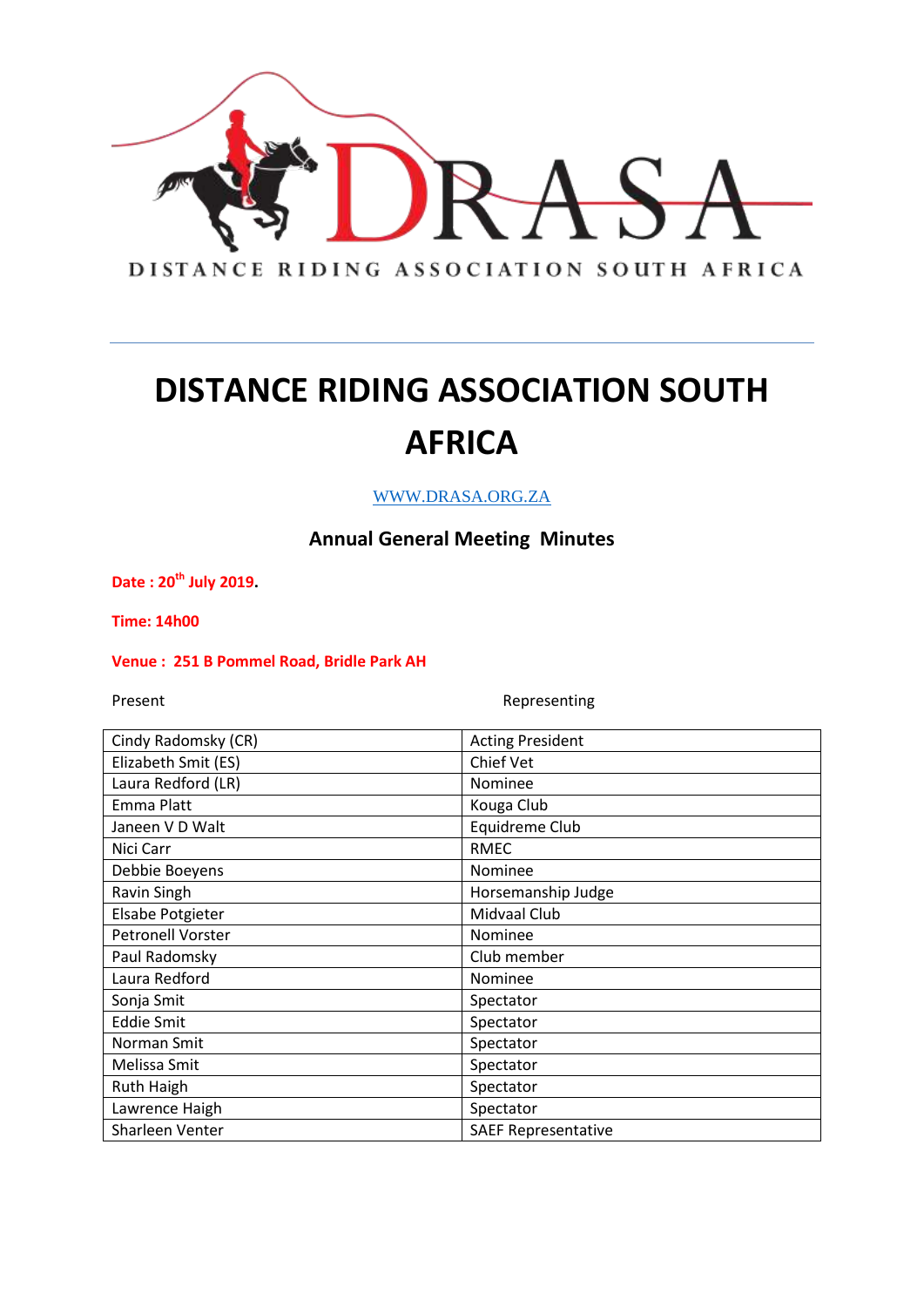

### WWW.DRASA.ORG.ZA

Apologies **Representing** 

| Ryno Verster      | Swartland Club |
|-------------------|----------------|
| Christine De Beer | Member         |
| Inge Rall         | Member         |
| Bernice Mclean    | Member         |

#### 1. OPENING AND WELCOME

Cindy Radomsky opened the meeting by welcoming everyone, with a special mention of Emma Platt who flew up from E Cape specifically for the AGM, and for Sharlene Venter representing SAEF.

### 2. APOLOGIES

Apologies from Ryno Verster (Swartland Cub) were received due to expenses of travelling from W Cape, Inge Rall (medical procedure), Christine De Beer (work related )and Bernice Mclean (work related)

#### 3. CONFIRMATION OF VOTING DELEGATES

DRASA has 5 affiliated clubs with affiliated members. Representatives of four of the Clubs were present with mandates from those clubs. Swartland Club (not present ) also forwarded a mandate for proof

### 4. READ NOTICE OF MEETING

Everybody confirmed they had received Notice of the meeting timeously and had read such

5. ACCEPTANCE OF CONSTITUTION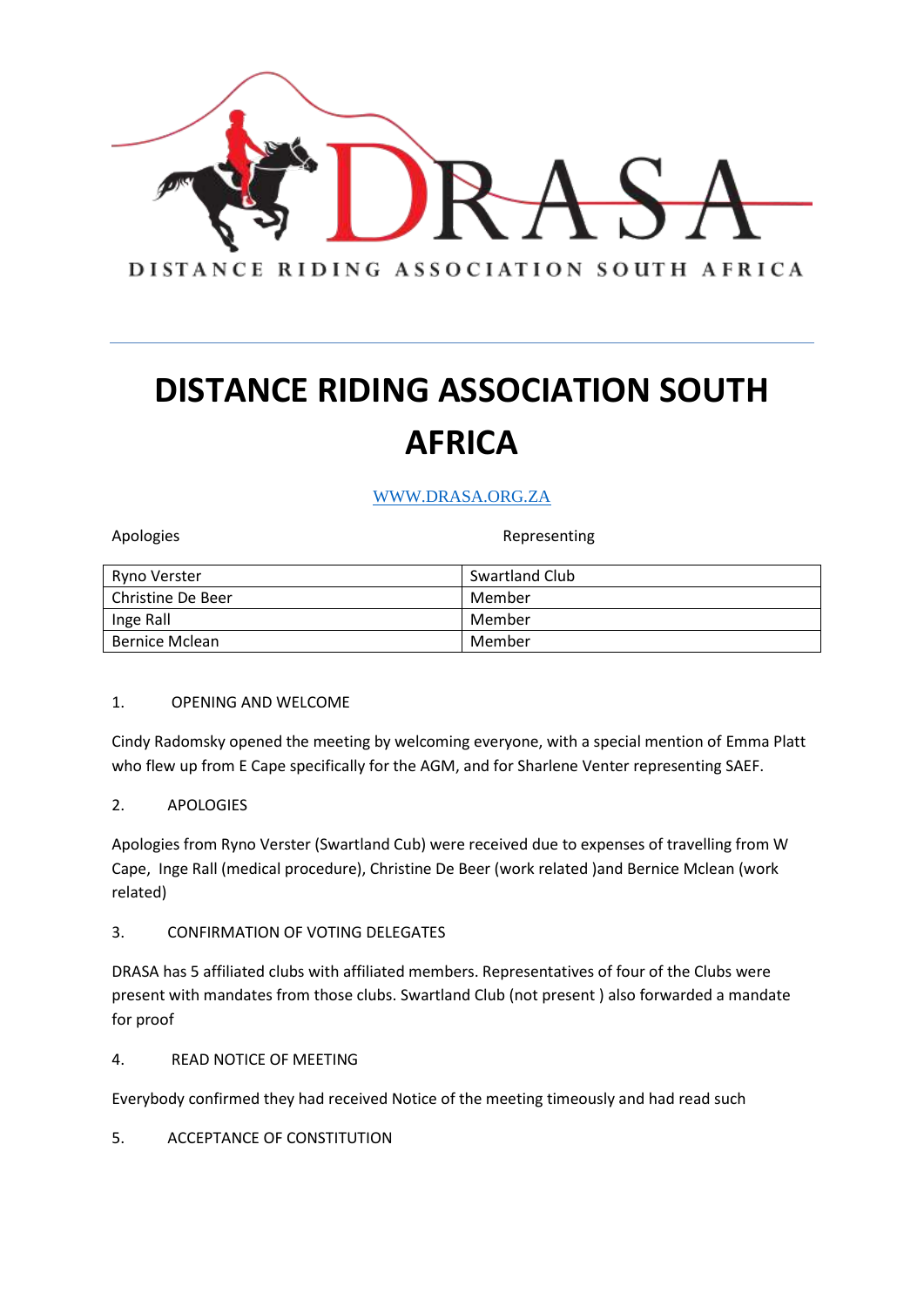

### WWW.DRASA.ORG.ZA

No comments or changes were received by Clubs regarding the Constitution and it was accepted unanimously by all members

#### 6. ELECTION OF EXCO

Nominations were correctly signed and noted by all nominees and as one nomination was received per position, the voting was unanimous for all positions.

The Exco consists of

| <b>Position</b>                | <b>Nominee</b>    |
|--------------------------------|-------------------|
| President                      | Cindy Radomsky    |
| Vice President                 | Laura Redford     |
| Treasurer                      | Emma Platt        |
| Secretary                      | Debra Boeyens     |
| <b>Athletes Representative</b> | Petronell vorster |

### 7. ACCEPTANCE OF COLOURS CRITERIA (Provincial and National)

The colours criteria were discussed and explained and some discussion occurred around questions raised regarding colours for the lower distances. As all team selections are based on the rider/horse combinations scores throughout the year the criteria are relatively simple. The criteria have been submitted to SAEF for approval by the Colours Committee and will be further discussed with them. The criteria were unanimously approved for submission to SAEF and discussion

8. VOTING ON MOTIONS 1 -7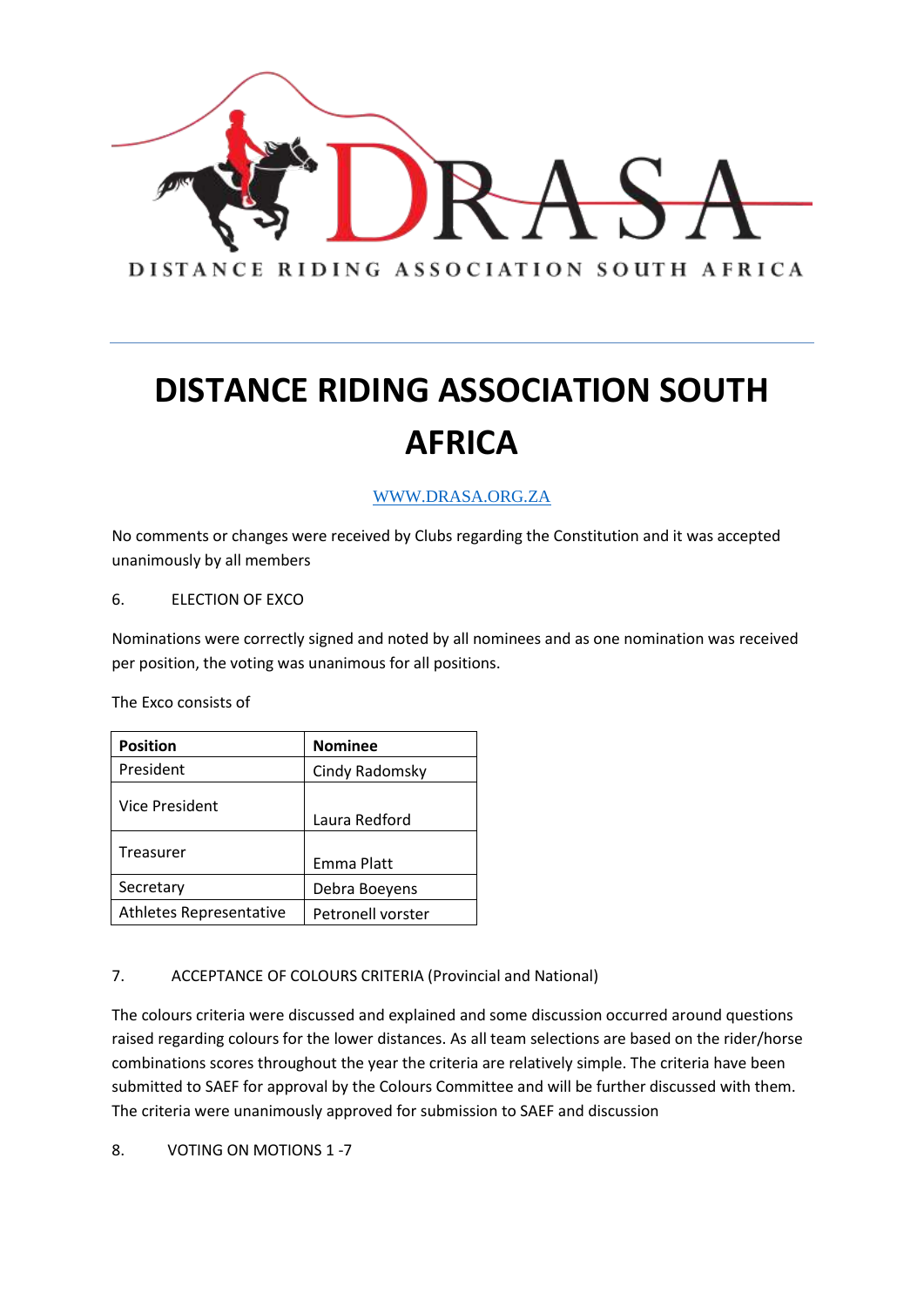

### WWW.DRASA.ORG.ZA

**Motion 1**: Drasa approach the FEI to get recognition for our 40km rides as FEI accredited novice rides

The decision to raise this motion with SAEF and possibly ERASA and/or FEI was unanimously approved with the understanding that this is not a done deal and relies on higher authority to approve and discuss

**Motion 2**: A Pinnacle Division (distance 60km - 80km) which must be done in 3 legs with a maximum of 40km for one leg. Motivation: .Adding extra divisions will firstly inspire riders in Pleasure and Trail divisions who have horses capable of riding longer distances to enter these new divisions. Secondly it will bring more riders to the sport that is in the sport of long distance riding already but do not want to ride for speed. These extra riders will help to fund rides as currently we pay vets a full day's pay for a 40km ride where everyone is finished at 12pm.

Thirdly , should Drasa in future aim to liaise with other international long distance riders to host international rides we need to be able to host longer rides than 40km.

This motion was passed unanimously by all members. Cindy Radomsky has confirmed with CTR bodies in the USA that there is no limit on distances CTR can offer provided the Criteria (Speed , Vet Criteria and Horsemanship Criteria) remain consistent and the Welfare of the Horse remains paramount and ensured by the Vets and rules. The decision was to create a new division and to incorporate these distances into a Summit Division and to set up new rules for this division that will limit speed to minimum 10km/h and maximum 18km/hr with 3 legs of which the last is no longer than 20kms ( which falls into the FEI rules currently proposed). The rest periods will be adjusted for these horses and ALL other criteria will apply. This will be the highest ranking division in the Sport and will then satisfy those riders who wish to do the longer distances but at the slower regulated maximum speeds and still obtain recognition and awards.

**Motion 4**: Change of wording of Rule 3.4 (red text inserted) 3.4. Open Members: Open members must be a member of a club affiliated to DRASA and must be paid up members of SAEF and DRASA.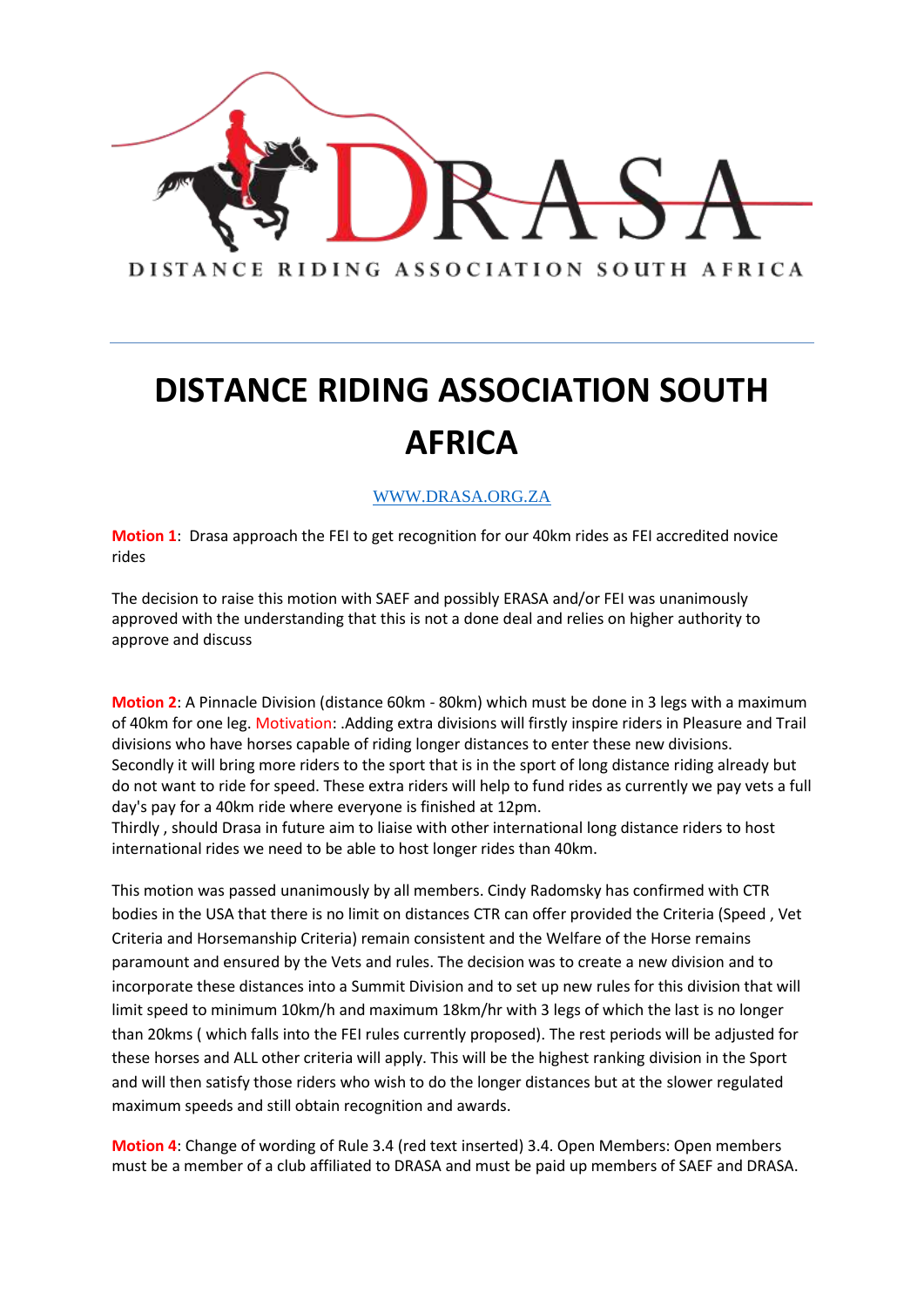

### WWW.DRASA.ORG.ZA

Membership is valid for one year (January to December) and they will be allowed to participate in all rides under the auspices of DRASA with the payment of an entry fee as determined by the ride committee and subject to rules and regulations as set by DRASA. Open members 18 years and older are entitled to vote on all DRASA organization matters.

Unanimously Accepted

**Motion 5**: Change of wording of Rule 7.1.1 (age of horse changed(red text inserted) All horses of age 4 and above that have a passport suitably filled in and signed and stamped by SAEF as well as proof of necessary vaccinations may enter for the Pleasure level. **Motivation** : To limit distance and speed of young horses which are already being ridden in fun rides and non DRASA organised events.

Unanimously accepted providing these horses only compete in the Pleasure Division(maximum 20kms distance at speeds lower than 14km/h) until they are 5 years of age.

**Motion 6**: Change of wording of Rule 14.8. Red text inserted . No lack of forward motion will be allowed within 3km of the finish line. A board/marker will demarcate the 3 km zone and any rider ceasing forward motion in that zone will be disqualified.

Unanimously accepted

**Motion 7**: Change of wording of Rule 13.1. Red text inserted . 16.1. All horses shall, after completion of a ride, and before they are allowed to leave the venue, be presented to the vet for a release inspection. The release inspection must be done in the time period of no less than one (1) hour to no more than three (3) hours from finishing the last vet check of their ride.

With the inclusion of the longer distances of 60km and 80km into the Rules this had been unanimously accepted by all, but the decision was taken at the AGM to change the proposed times to "no less than 2 hours and no more than 3 hours" as any metabolic condition for the longer distance horses will more than likely only present after more than an hour of finishing the ride